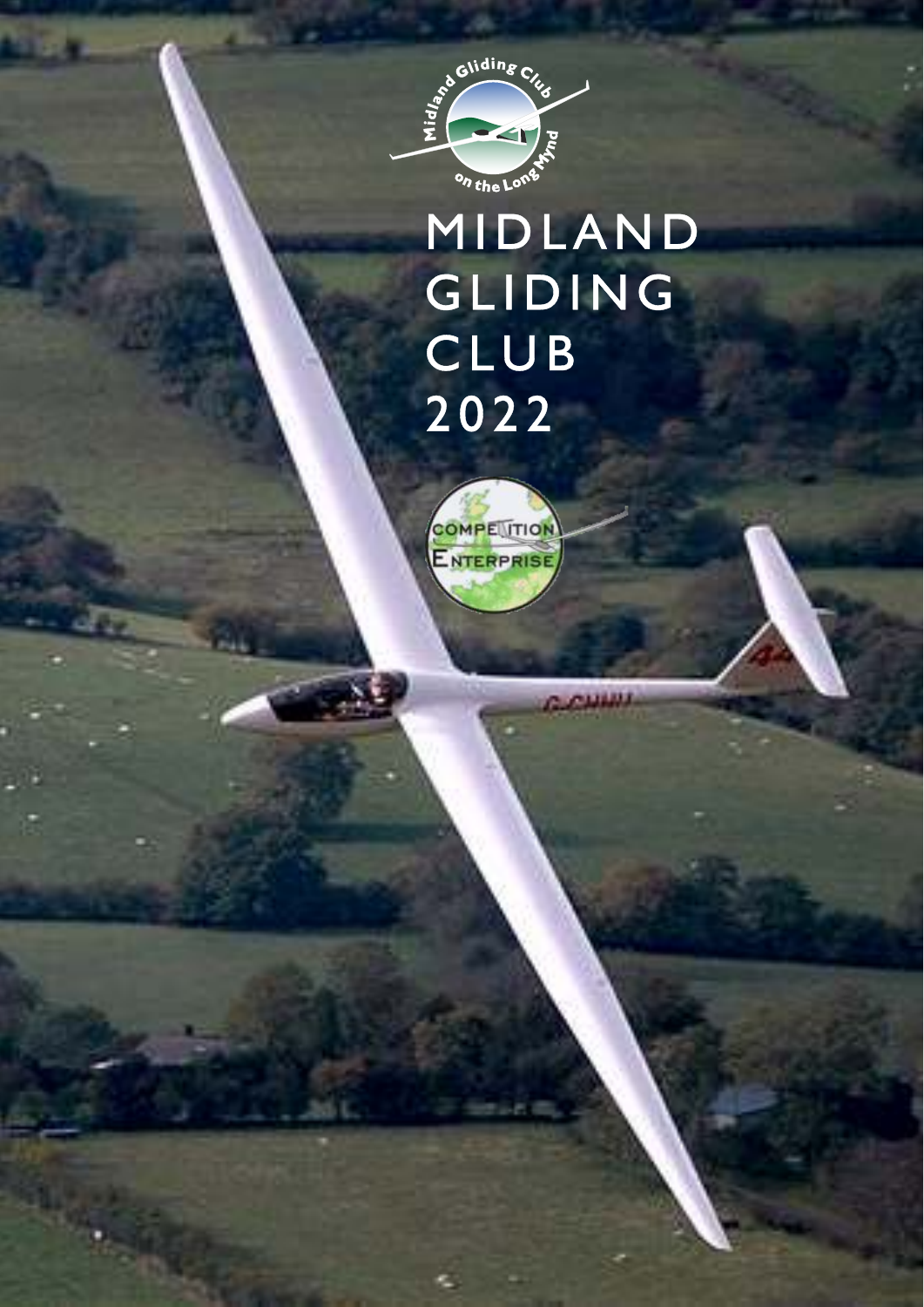

## Welcome

To most of you it will be welcome back. For those who we are coming for the first time, welcome to the glorious Welsh Marches.

It is the fourth time we have been given the chance to enjoy the company of the Enterprise family, and we are looking forward to joining into the spirit of Enterprise.

The Mynd enjoys an enviable position, with beautiful views out across the Welsh countryside, with Snowdon being visible on a good day. The flatter English countryside sits out to the East giving us the options for exciting tasks out over the Welsh mountains when the thermals are high or the wave sets up, but also opportunities for flights of 750 km out across more comfortable terrain. The weather can be interesting and challenging, as is common at a ridge site, but we know that the Enterprise bunch, together with the help of your experienced weather forecaster and task setters, and with our local knowledge, will ensure you make the most of it.

We have some social activities to keep you amused in the evenings, and we hope you will join us for these. Helen's catering is excellent, but if you do decide to venture out to the local Inns, there is good food to enjoy in the locality as well.

All we need to do now, is to hope that our sacrifice to the weather gods pays dividends.

A warm welcome to you all, whatever the weather.

188

 $G = DFLR$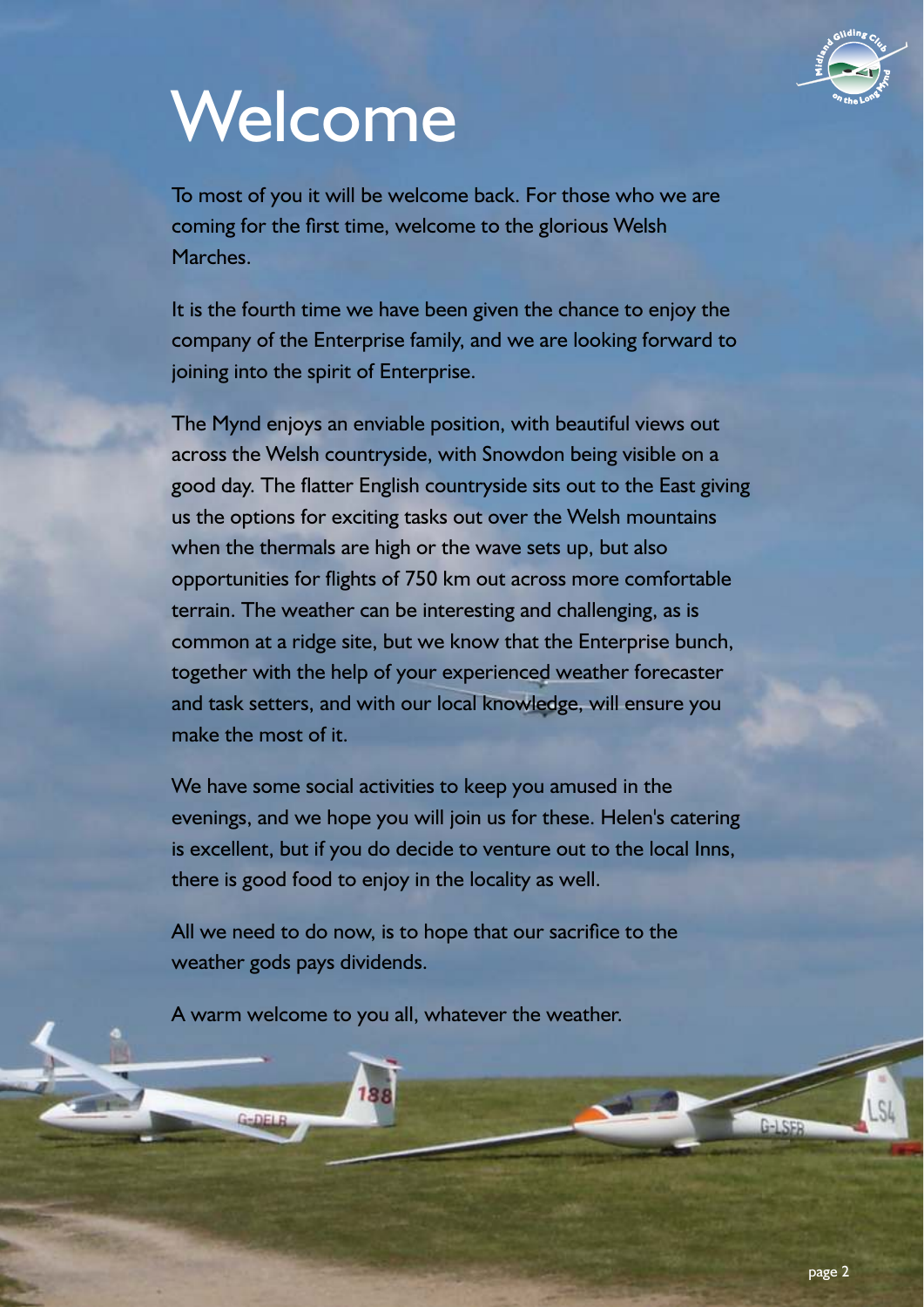

page 3

## Who's Who

喻

| <b>Competition Director</b>                          | Rose Johnson                          |
|------------------------------------------------------|---------------------------------------|
| <b>Competition Organiser</b>                         | John Randall                          |
| <b>Enterprise Lead</b>                               | <b>Andrew Cluskey</b>                 |
| <b>Met Forecasting</b>                               | Dave Masson                           |
| <b>Task Setting</b>                                  | <b>Andrew Reid/Dave Crowson</b>       |
| <b>Scorer</b>                                        | <b>Mark Corrance</b>                  |
| <b>Winch Master</b>                                  | <b>Geoff Dailey</b>                   |
| <b>Control</b>                                       | <b>Hazel Turner</b>                   |
| <b>Safety Officer</b>                                | Mike Greenwood                        |
| <b>Ground operations lead</b>                        | Pete Turner                           |
| <b>Office</b>                                        | <b>Martin McCurdie/Eddie Humphrey</b> |
| <b>Catering</b>                                      | <b>Helen Crowson</b>                  |
| <b>Social Events</b>                                 | <b>Eddie Humphrey</b>                 |
|                                                      | 8<br>à<br>Contractor (                |
| 2 <br>$\left\vert \mathbf{u}\right\rangle$<br>AIR SA | XK10<br>13                            |
|                                                      | KNOTS<br>DOWN<br>knots                |
| kg davil)                                            | ä,<br>8                               |
|                                                      |                                       |
|                                                      |                                       |
|                                                      |                                       |
| <b>CLEVER BC</b><br>asteri<br>970                    | 203 S. STEM<br>øFf                    |

 $\lim_{n\to\infty}e^{-\frac{\mathbf{G}(\mathbf{r})^2}{2}}+\mathbf{V}(\mathbf{r})=e^{-\mathbf{V}(\mathbf{r})^2}$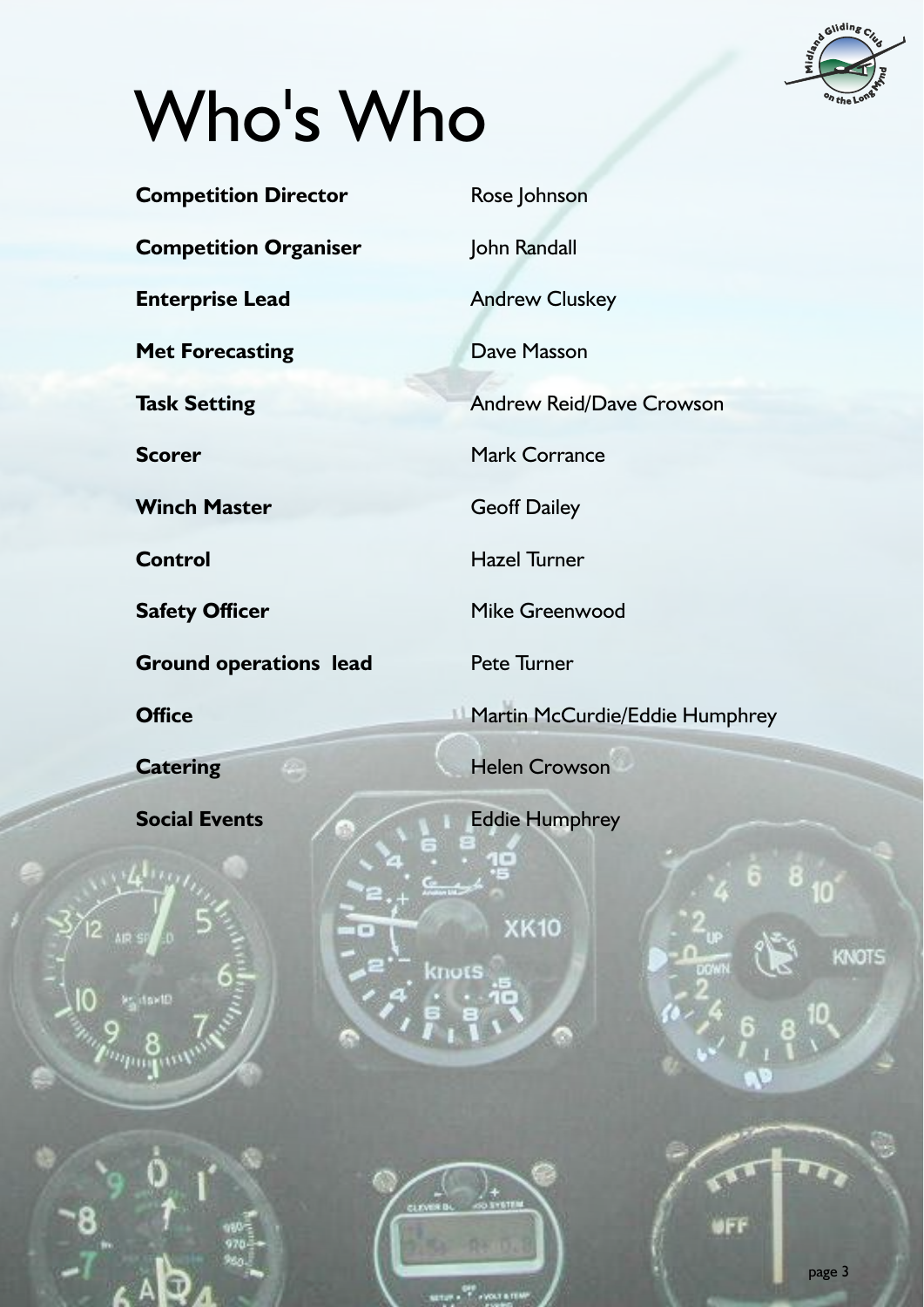

# Key Information

#### **Dates**

| <b>Practice Day</b>                            | <b>Friday 1st July</b><br>Site checks available if required                                                                                                                                                                                                                                                                                                                             |
|------------------------------------------------|-----------------------------------------------------------------------------------------------------------------------------------------------------------------------------------------------------------------------------------------------------------------------------------------------------------------------------------------------------------------------------------------|
| <b>Contest flying</b>                          | $2nd$ July – 8th July                                                                                                                                                                                                                                                                                                                                                                   |
| <b>Fly home - for the adventurous</b>          | <b>Sunday 9th July</b>                                                                                                                                                                                                                                                                                                                                                                  |
| <b>Venue:</b>                                  | <b>Midland Gliding Club</b><br><b>Long Mynd</b><br><b>Church Stretton</b><br>SY6 6TA                                                                                                                                                                                                                                                                                                    |
| <b>Number for office/clubhouse and kitchen</b> | 01588 650206                                                                                                                                                                                                                                                                                                                                                                            |
| <b>Email</b>                                   | office@midlandgliding.club                                                                                                                                                                                                                                                                                                                                                              |
| <b>Competition Enterprise website</b>          | www.compenterprise.uk                                                                                                                                                                                                                                                                                                                                                                   |
| <b>Radio frequency</b>                         | 129.980                                                                                                                                                                                                                                                                                                                                                                                 |
| <b>Booking In</b>                              | Pilots should book in at the office on arrival: the<br>club flying is available on the day before the<br>competition. You will be required to complete a<br>Temporary membership form if you haven't already<br>done so                                                                                                                                                                 |
| <b>Entry Fee</b>                               | £190 per glider<br>£95 juniors under 21, or under 25 if still in full time<br>education                                                                                                                                                                                                                                                                                                 |
| <b>Payment Method</b>                          | We ask competitors to pay for a minimum of 5<br><u>launch vouchers at registration. Separate vouchers</u><br>will be required for winch launches and aerotow. An<br>appropriate vouchers should be placed in the box at<br>the launch point before taking a launch each day.<br>Any unused vouchers will be refunded. Additional<br>vouchers are available as required from the office. |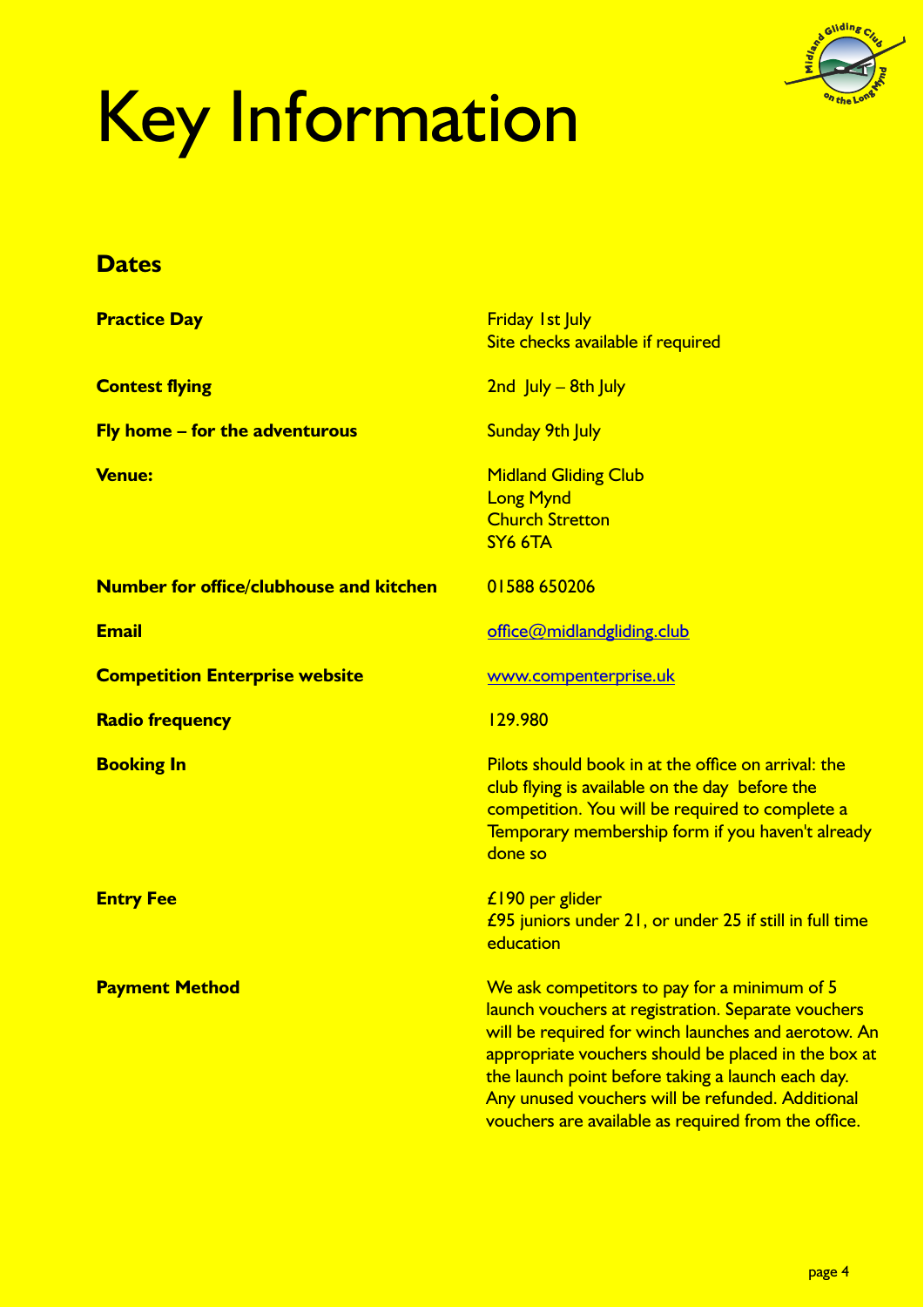

### Key Information - continued

| <b>Launch Fees</b>     |                                                                                                                                                                                                                                                                                                                                                                          |
|------------------------|--------------------------------------------------------------------------------------------------------------------------------------------------------------------------------------------------------------------------------------------------------------------------------------------------------------------------------------------------------------------------|
| Winch launch           | f <sub>1</sub>                                                                                                                                                                                                                                                                                                                                                           |
| Aerotow launch         | £48.00 to 2,000 ft<br>(for non comp launches $£1.00$ per additional 100ft<br>or part thereof)                                                                                                                                                                                                                                                                            |
| <b>Nature of Tasks</b> | Tasks will be set in the spirit of Competition<br>Enterprise, including alternatives for pilot choice.<br>Scoring will be handicapped and based on OLC<br>distance with bonuses for getting back, number of<br>turn points achieved, height etc. Other bonuses ass<br>briefed. Please see separate document if you want<br>more details on the types of tasks to be set. |
| <b>Prize Giving</b>    | An "end of contest" Prize-giving will take place as<br>soon as possible after flying/scoring on Saturday, and<br>"daily awards" will be presented at each briefing.                                                                                                                                                                                                      |

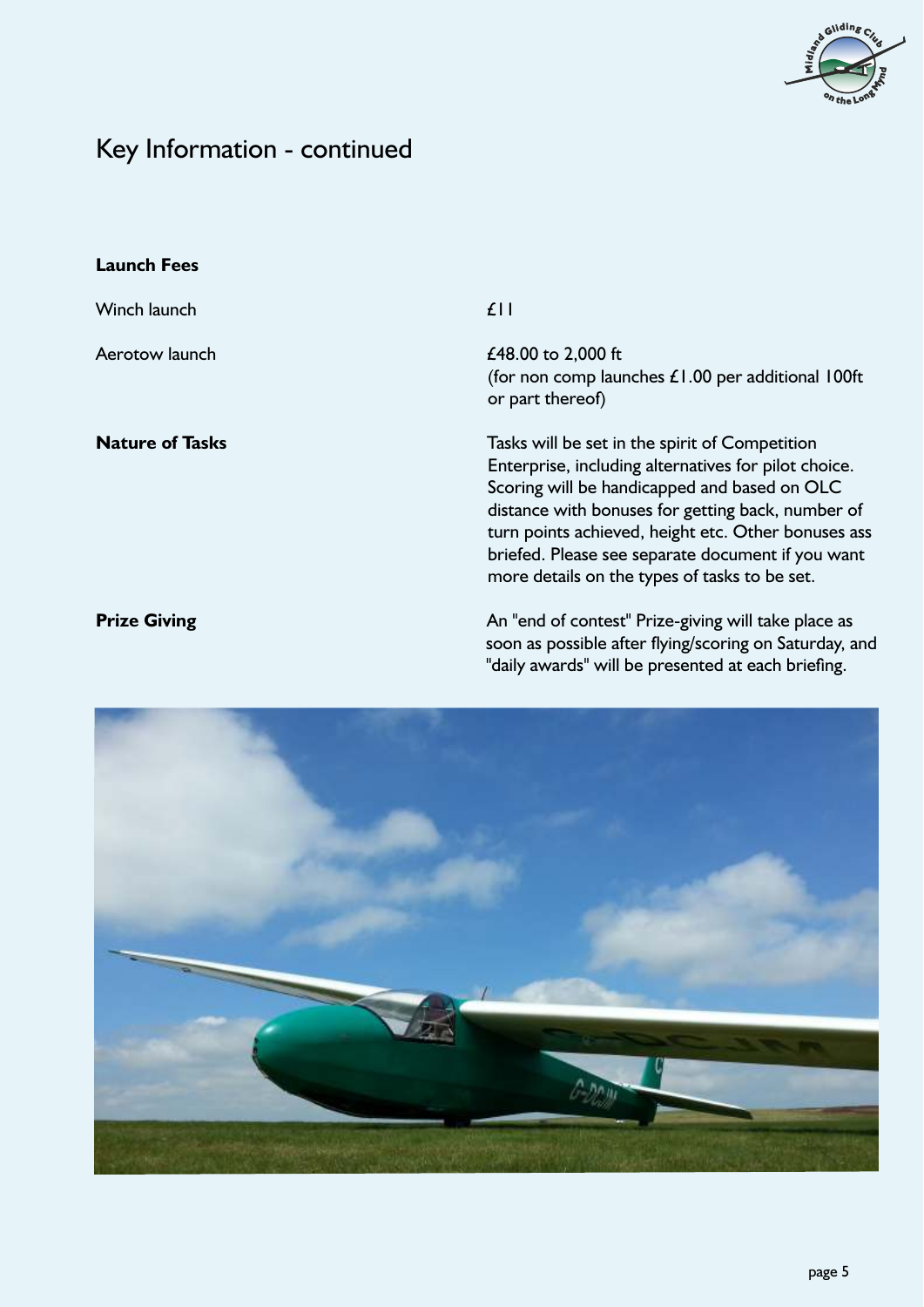

## Pilot information

**Task Briefing** will normally be held at 10:00am each morning in the old MT shed, although this may be delayed due to weather conditions. If the weather looks promising for an earlier start, an earlier briefing will be advised at the previous days briefing. All changes will be notified by WhatsApp and notice at the main entrance. Task sheets will be provided at brieng. Please ensure you have WhatsApp available on your phone and advise the office of mobile number for messaging at booking in.

**Gridding** will be under the control of the Launch marshal. Instructions about If the weather is favourable, it will be possible to grid before briefing. There is no formalised grid order. Gliders will be gridded in order of arrival at the launch point.

If competitors do not want, or are not ready, to launch, they must pull off and go to the back of the grid. Self-launchers must stay in the grid until it is their turn to launch, however, they may pull out of the grid to launch for operational reasons, under the direction of the launch marshal. In the case of any launch failure the competitor will be offered another launch as soon as possible. **Launching** will take place in gridded order, under direction of a launch marshal. Aerotows will be interspersed with winch launches as launching allows.

**Start zone** is normally a 4k radius from the Mynd BGA TP (Clubhouse). Gliders will be towed to 2000ft QFE or to cloud base if lower. If they are towed out of the start zone, they must re-enter the zone to generate a valid start for SeeYou. Start height, gliders must stay clear of cloud inside the zone.

**Engine (ENL) tests**. All pilots with engine equipped aircraft must run their engine before they start on the first day of the competition to demonstrate that their ENL system is working correctly. This may be done outside the start zone if there is clearly no competitive advantage. 30sec. maximum clean engine run.

**Self-launcher task starts.** Pilots self-launching may go out of the start zone but must not go above 2000ft QFE while using their engine. They must re-enter the start zone to generate a valid start, not above 3280ft QFE (1,000m). Relights. Competitors who land back, or who have been retrieved, may queue for a relaunch.

**Turbo / Self Launcher Relights.** To count as a 'relight', engines may only be started within the 4k start zone, self-launcher task start rules then re-apply. If the engine is restarted outside the zone, except for an ENL test (see above), the flight will be classed as a land out. Flights continuing after an engine start outside the 4k start zone are then eligible for the Sam Witter Trophy, so don't give up!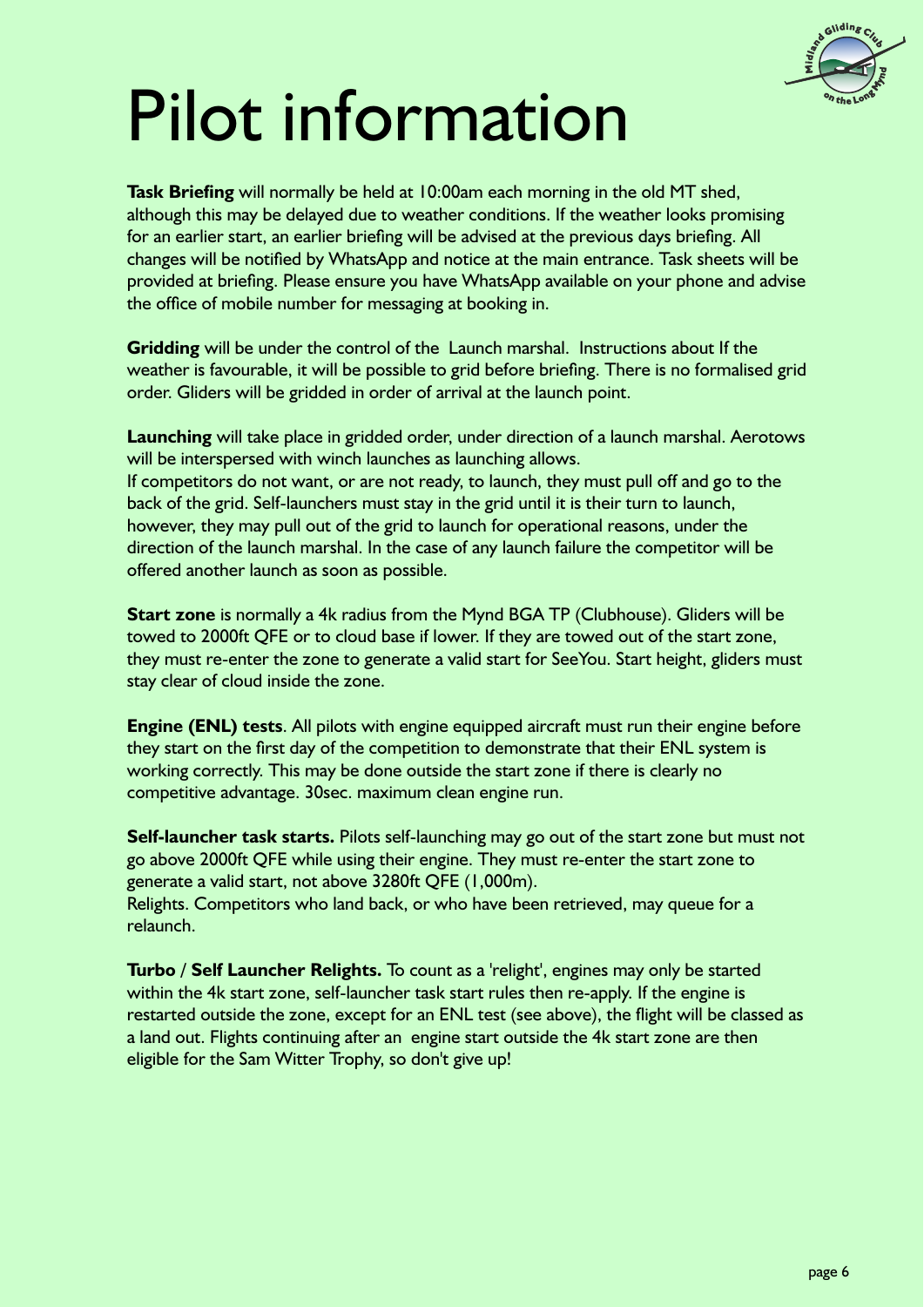

#### Pilot Information - continued

**Observation zones**. Defined on task sheet, but usually:

| Start zone: | 4km radius round home airfield. However, a remote start |
|-------------|---------------------------------------------------------|
|             | point may be employed                                   |
| Turn point: | I km radius                                             |
| Finish zone | Safe landing within the home airfield boundary          |

**Scoring.** Points are awarded for multiple criteria which will be described on the daily task sheets. These are likely to include points for distance flown together with bonus points for turn points reached, sectors visited, height gained over 5000ft QNH, coast zones crossed, foreign parts visited, land back at home airfield and possibly others.

**IGC Loggers** are required for all flights and if a glider has an engine, the logger should record either engine noise of Means of Propulsion (MOP) as appropriate. After each flight, the IGC logger files should be submitted to the scorer, together with the self-scoring sheet (see below), within 30 minutes of landing and clearing the landing area. The IGC file should be submitted with on a labelled SD card, USB stick or via e-mail to enterprisetraces@gmail.com

The pilot is responsible for downloading the IGC file from their logger.

**Self-scoring sheets (SSS) should be filled in** as a log of the flight with all scoring events noted. These will be handed out each morning. Take it with you in the aircraft. These should be handed in to control within 30 minutes of clearing the landing area, fully completed with pilot information, flight details and IGC file. Provisional score calculation and engine use or airspace entry comments, together with the electronic flight file. Pilots who submit SSS and traces more than 1 hour after clearing the landing area out will incur a penalty.

**Outlanding.** Please let control know as soon as possible after you have landed out – either by phone or by email. You should also let control know when you have met up with your crew. Pilots who land out, must send a photo of their SSS or text their claim details to control within 30 minutes of landing.

Direct Tel: 01743 636579 [control@midlandgliding.club](mailto:control@midlandgliding.club)

**Airspace.** Any excluded airspace in addition to normally regulated airspace will be described in the daily briefings. If permission is required to enter airspace, full details must be given on the back of the self-scoring sheet. Penalties will apply depending on the severity of any airspace infringement.

**Flarm is recommended**, not set to Stealth mode and ideally registered on the OGN for the duration of this competition. Information derived from the OGN will be published during the competition.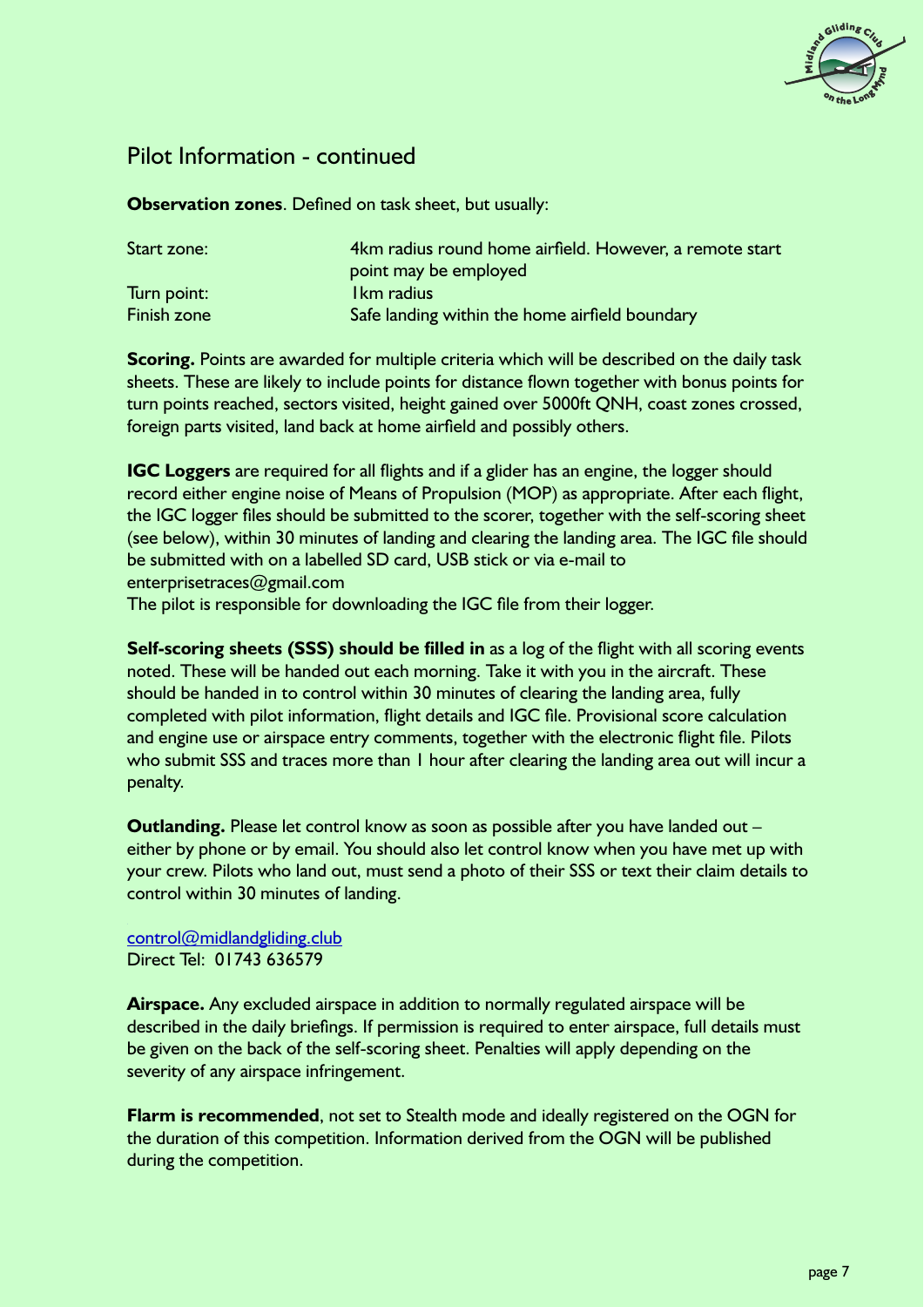

## Site Facilities & Accommodation

**Camping** is available on site £50 for the duration of the competition. Electricity is charged as extra. Please inform the office if you are camping for the week. Showers and toilets are available in the clubhouse.

There is accommodation in the bunkhouse but this is nearly fully booked – phone the office urgently if you are still hopeful of a bunk bed!

#### **Catering**

We are very fortunate to have an excellent catering facility available on site, run by Helen Crowson.

Catering will be available daily for the duration of the competition including breakfasts, lunches and dinners, sandwiches, drinks, and sweets.

Arrangements have been made for the restaurant to be open for breakfast from 0800.

Evening meals will be available daily. A menu will be put out each morning for the evening meal and it will help tremendously if you book by lunchtime at the latest.

Supper will be available in the Club on Friday 1st July evening until 21.00 hours. Please give Helen a ring if you are arriving later than this and would like a late supper and she will do her best to accommodate you.

For the kitchen telephone 01588 650206 and select the appropriate option.

**The Bar** will be open every evening after launching has finished. Even if you aren't staying on site, please come and join us for a drink and enjoy some of the local beer. The Director has been known to be amenable to bribery and the scorer quite possibly may be as well!

Please note that both the bar and the "kitchen" are cash only.

#### **Battery Charging**

Facilities for battery charging will be advised on arrival.

#### **Oxygen**

No Recharging available – come with enough!

#### **Water Ballast**

To be advised on arrival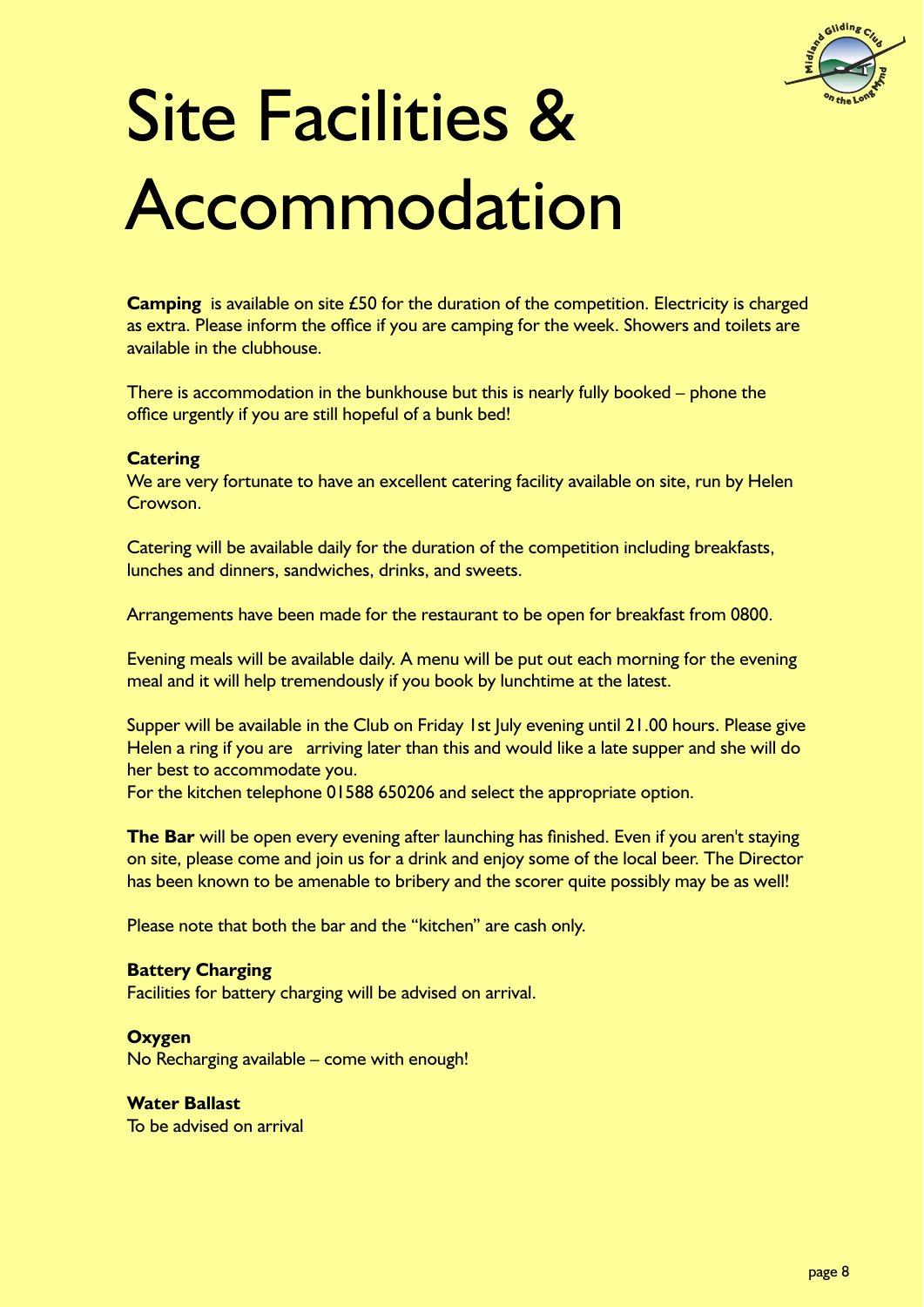

### Site, Facilities & Accommodation - continued

#### **Logger & Nav Data, Maps**

Please ensure that you have current maps for the areas where we might find ourselves, Southern area certainly and Northern recommended. A few new maps are available in the office.

#### **FLARM**

The carriage & use of FLARM is strongly encouraged, and we ask competitors to register with the tracking websites and not to block their I/D. The tower will be able to watch FLARM to try to anticipate finishers, and there will be a public display in the club house.

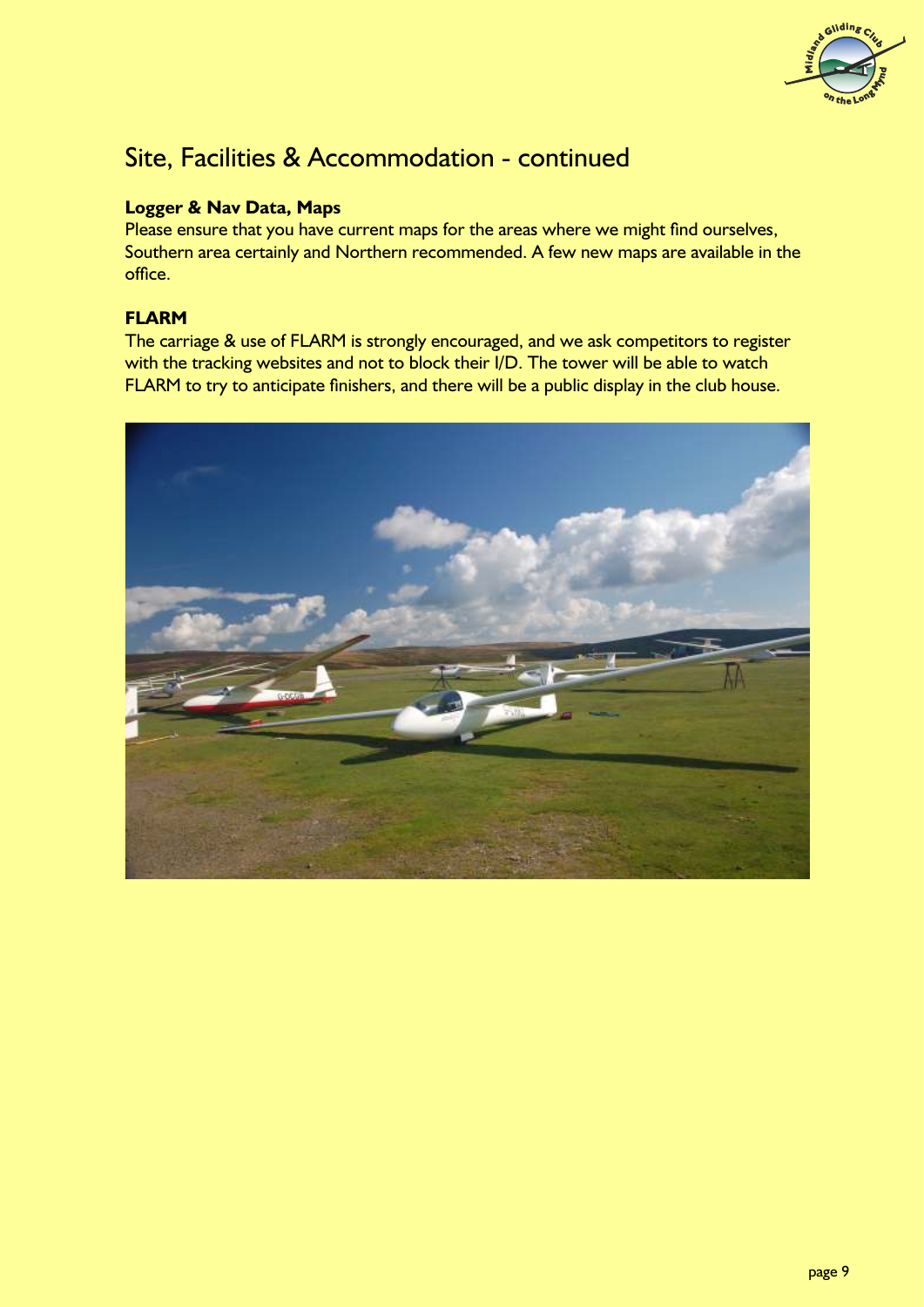

## Local facilities

#### **Shops**

Food shops, post office facilities, and chemists are available in both Church Stretton and Craven Arms.

#### **Fuel**

Applegreen fuel is available at the A49 junction in Church Stretton (no longer 24 hours), and two service stations are available in Craven Arms.

#### **Pubs and restaurants**

Whilst fantastic food is available on site, we are also blessed with some excellent local hostelries.

Local recommendations include:

**The Kings Arms in Church Stretton** – traditional local with local real ales and guest beers. Bar snacks available as well as restaurant.

**The Ragleth Arms, Little Stretton** – good food, reasonable priced.

**The Inn on the Green, at Bishops Castle** - good traditional pub grub.

**The Bridges at Ratlinghope.**

**The Lion at Leintwardine** – further afield but great food and lovely setting by the river.

**Indian restaurants**

**Jaipur lounge, Church Stretton** - fixed price set meal £18.95/head, BYO alcohol – see website for details.



**Raza's** – pizza and Indian BYO alcohol.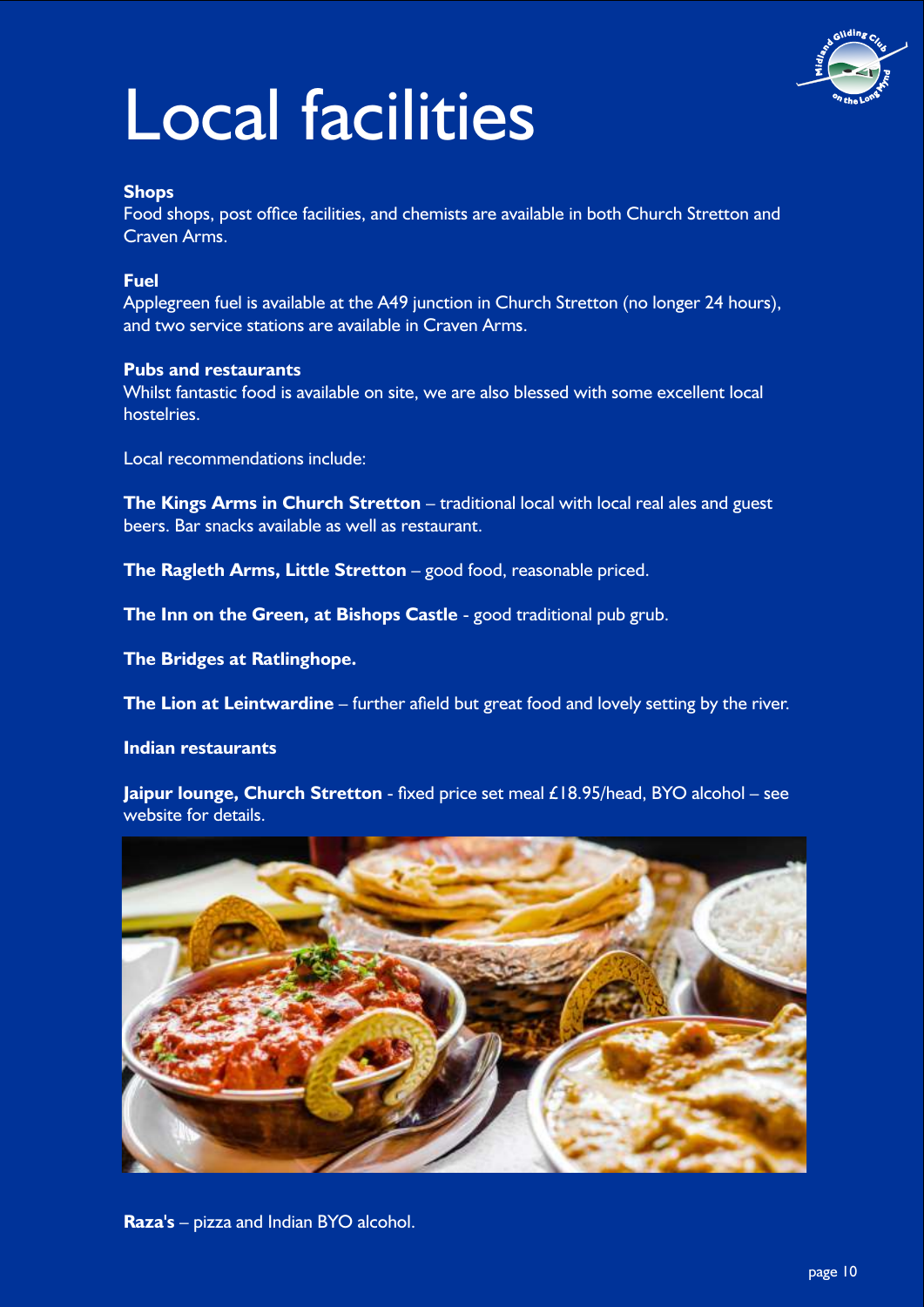

# Airfield/Flying notes for Visiting Glider Pilots

These notes are intended to help brief you on flying at our particular site. They are not intended as a substitute for formal training or a detailed instructor/site briefing. You should have read the standard operating procedures before flying, available from our website.

#### **1. The Site**

The airfield is a large grass field with various slopes along its length and width, situated on top of the Long Mynd at approx. 1400 ft above sea level. In particular, this means that when on the ground aircraft, vehicles and people can become invisible due to the field undulations. Please note, that due to the natural nature of the site, the airfield surface is rough in places, although, in theory, the whole of the airfield is landable except for the Dew Pond and Tumulus marked on the site map. However, there are also preferred landing areas which are also marked in blue and, which, you will receive day-specific information at the morning briefing held on each flying day, usually in the clubhouse meeting room/bar area or in the front of the hangar.

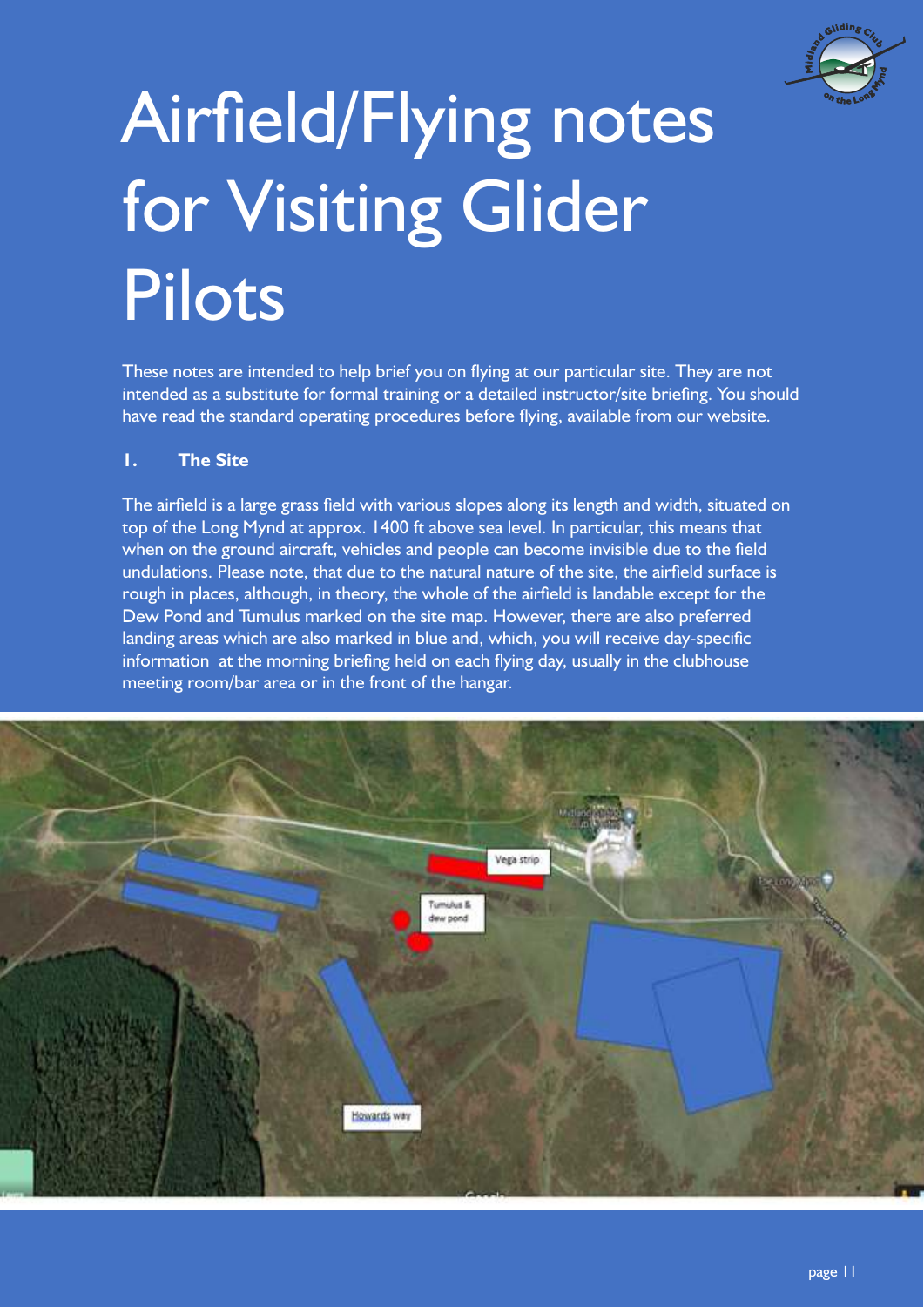

When landing to the West, there is a slight uphill slope but a wide area is available. Landing in a Southerly direction gives the longest landing run but beware of a downhill component if you land beyond the retrieve winch.

When we launch to the North, we use two strips cut into the heather. These strips are shorter, downhill and more challenging, so you should have a check flight if landing in the Northerly direction for the first time, unless the Duty Instructor (DI) has specifically agreed otherwise.

Beware the Tumulus and Dew Pond if overshooting on these strips but there is an option to taxi off up Howards Way, if necessary.

The Vega strip is NOT recommended for visitor use.

You must be aware that there are two footpaths that cross the thresholds of these runways and cyclists in particular can suddenly appear out of the wooded area. Therefore, make sure you come in on a steep approach, to stay well above head height until you are past the footpaths. (You may find it helpful to aim for the lighter green section (bottom of and crossing the first slope).

#### **2. Gliding operations/launching**

MGC uses a retrieve winch system, with which, you may not be familiar. The important point is that there is a cable running or lying between the main winch and the retrieve winch at all times. There is a movable protective yellow fence in front of the retrieve winch to protect you from the cable suddenly recoiling back if it breaks. **DO NOT approach the cable** until it has come to a halt and **DO NOT attempt to move the cable** unless you are certain that the cable is "dead". If in doubt, check with the retrieve winch driver.

You should also be aware that the cable may well drop well to the left or right of the cable run if we are operating in a cross wind.

You may not drive the retrieve winch unless you have received appropriate training to do so. There is a video that explains how to operate it if you are going to be at the club for more than a few days and are interested to learn.

Please note: because of the retrieve cable, our normal practice is to start lowering the nose as the power comes off at the top of the launch and **WAIT FOR THE CABLE TO BACK RELEASE.**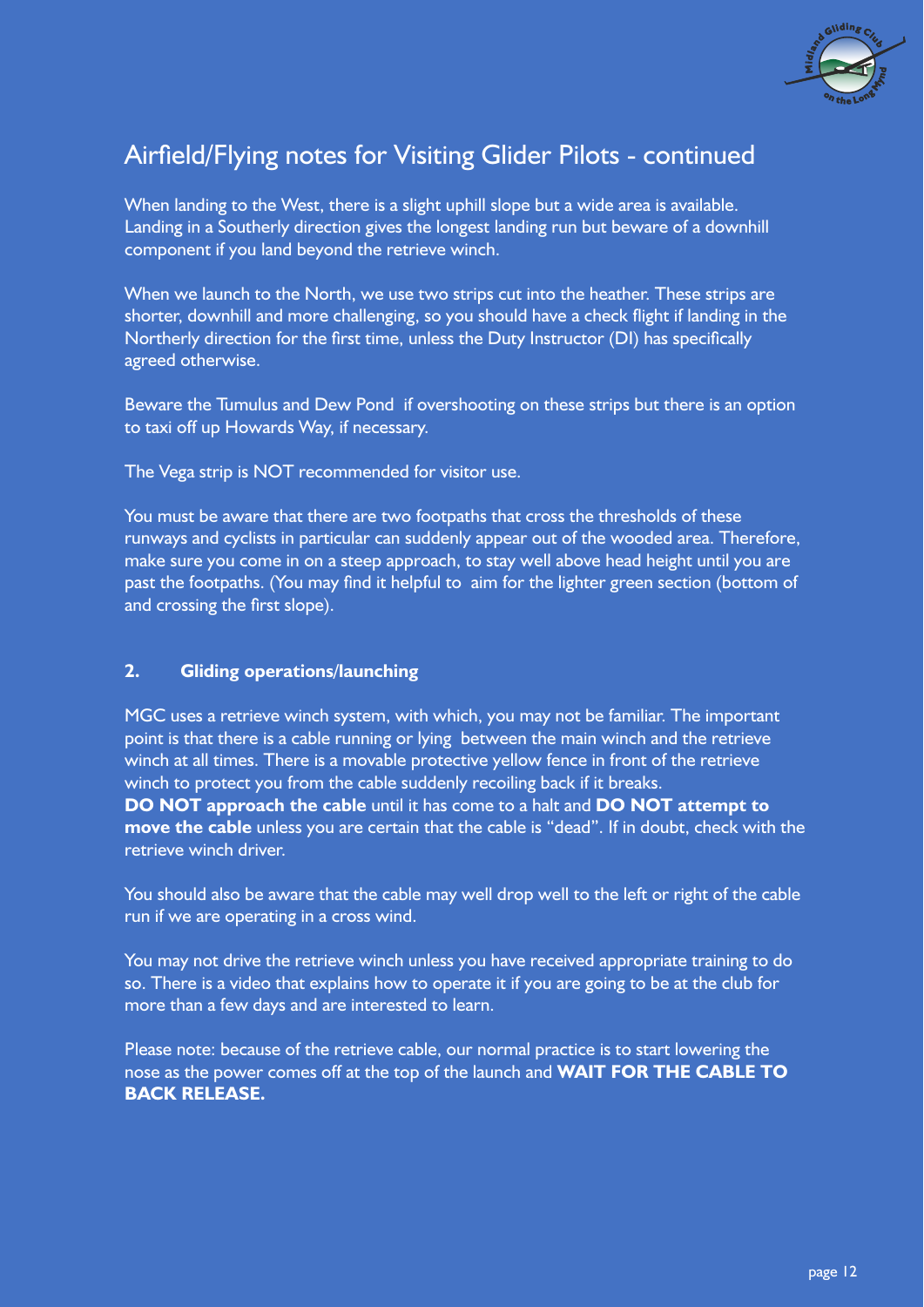

#### **3. Landing**

You will be briefed on the circuit direction at the morning briefing. However, please be aware that gliders may approach from unusual directions, especially after medium height cable breaks, and may undertake both left and right hand circuits, or approach straight-in at low level on "final glide" from cross country flights. Please keep a good look out when walking or driving across any part of the active airfield.

You are requested to give a downwind radio call on 129.980 wherever possible.

#### e.g. **Long Mynd – Glider XX – downwind right hand to land to the west.**

Normally circuits are right hand when landing to the West. When launching to the South or North they will usually be on the upwind side of the airfield.

#### **4. Cable break options**

**Launching to the South** – straight ahead onto the two strips mentioned above where possible, but do not overshoot the left hand strip, as you are likely to break your glider. Beware the Tumulus on the undershoot.

If too high to go straight ahead, a modified circuit to the left is usual with the option to land across the field if need be.

**Launching to the North** – land straight ahead where possible

- 270 to the right and land across the field
- Modified circuit and land down the field if enough height

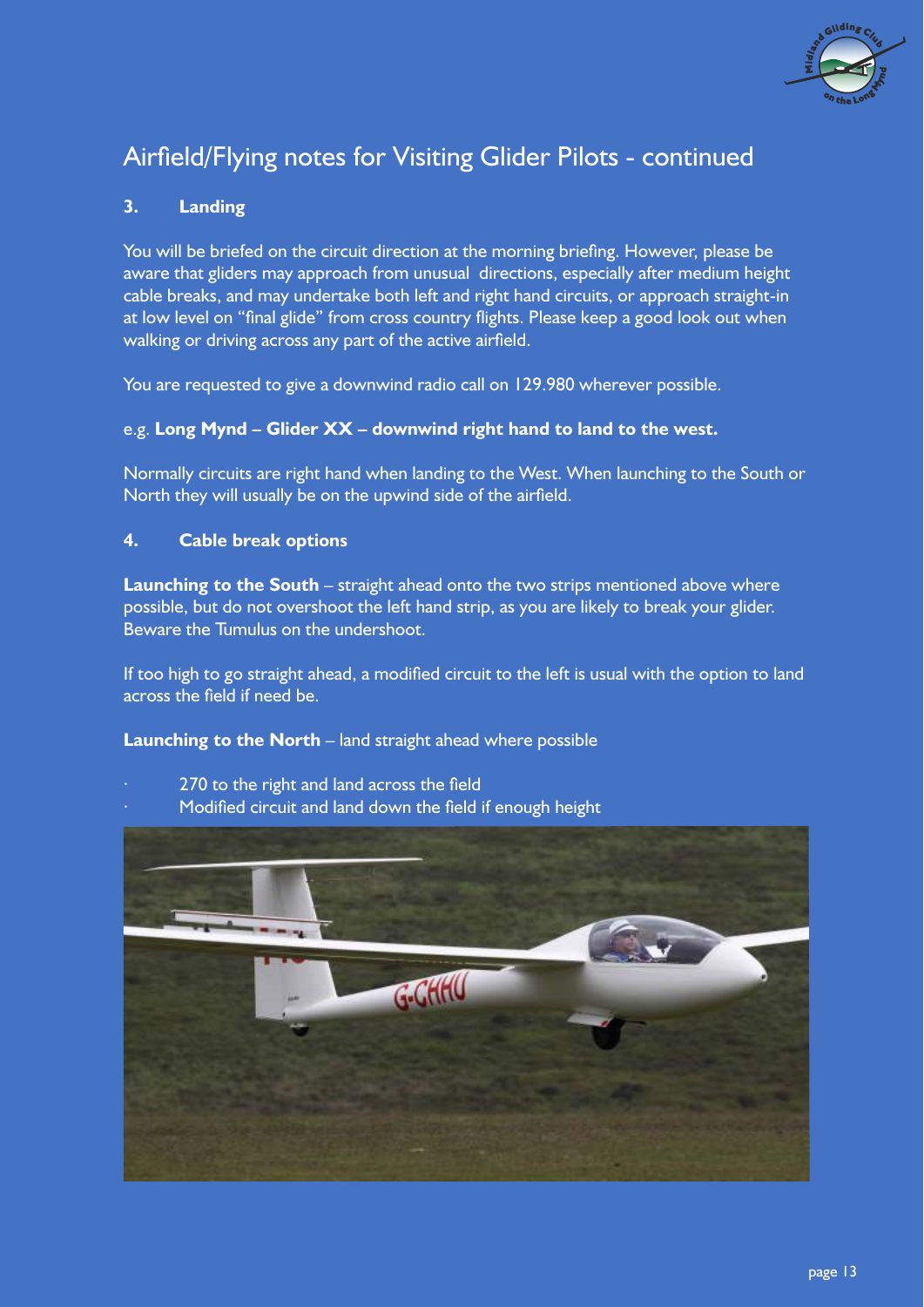

#### **5. Hazards**

Beware the curl over when the wind has a strong Easterly or Westerly component and modify your circuit to give you plenty of height for your final turn. We rarely fly in significant Easterly winds, but if you think the curl over on the West side is bad, the curl over in a strong Easterly is eye-watering!

As we are on the top of the hill, cloud base can suddenly drop quite dramatically, so don't get caught out on the ridge with a rapidly lowering cloud base.

Landing into sun: flying late into the afternoon/evening on the ridge can be beautiful but be aware you may well be landing into the sun.

We love the Mynd but so do walkers, cyclists, horses, and sheep. Any of them can be anywhere on the airfield, so keep a good look out at the launch point and a very good look out when landing. Sheep can jump to a surprising height vertically, so don't overfly them if you can help it and please help to keep the landing area clear of them, if you are at the launch point.



#### **6.** Driving on the airfield

The airfield height and the sheep make it a harsh environment for the grass and in winter it can be very wet. Keep vehicle movements on the airfield to a minimum (to avoid damaging the grass), keep a good lookout and keep your speed down.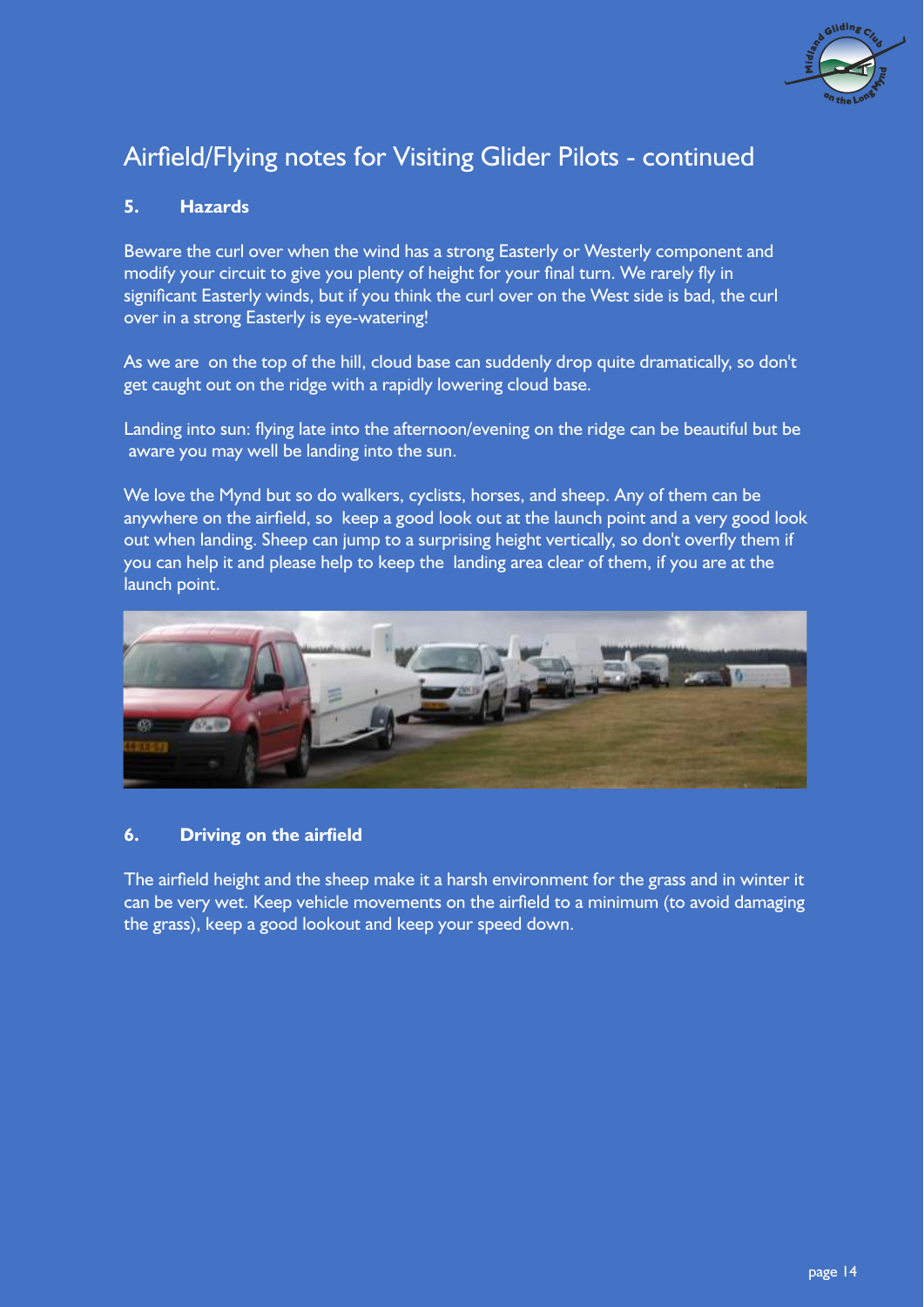

#### **7.** Ridge flying at Long Mynd

Standard ridge soaring rules are as follows:

- Always turn away from the ridge
- Always overtake between the glider and the ridge, so you know that the glider you are overtaking will not turn into the ridge
- If you are head on to another glider, the glider with the ridge on the left gives way (the glider with the ridge on the right cannot turn right, as it would be turning into the ridge)

In addition to this we operate a lane system

Aircraft on a **Northerly heading** fly closer to the ridge (i.e. maintain a track to the East of the line of the road at the foot of the hill)

Aircraft on a **Southerly heading** fly further out (i.e. maintain a track to the West of the same line).This means you must turn away from the ridge at the South end to turn back onto the ridge.

The line that divides the traffic lanes is the road at the foot of the ridge, where there is moorland on one side and fields on the other. In case you're still not sure, have a look at the map on the last page and remember that your left wingtip must never go over this line, ensuring that you can't collide with anyone who is also following the rules. The reason for the traffic lane system is that the glider heading South is on the outside of the ridge so can give way easily without cutting across other traffic. If you are sinking slowly and worry that there will be less lift on the Westerly run to the South, **then land before you get too low.**

#### *Remember that you MUST turn away from the ridge to start your circuit and any judgement of a safe height to start the circuit must take that into account. It is NOT acceptable to decide that you are too low to conduct a safety turn away from the ridge and as a result turn towards the ridge onto your circuit.*

Any pilot soaring the ridge at a low level shall not fly in a way which conflicts with flying operations of hang gliders, parascenders and model aircraft, which also share the ridge with MGC.

- Keep well clear of the areas in which any hang gliders and/or model gliders are operating.
- Keep well clear of the area in front of the bungee point so as not to conflict with gliders being launched and powered aircraft departing.
- Do not fly near to persons walking, cycling or horse riding.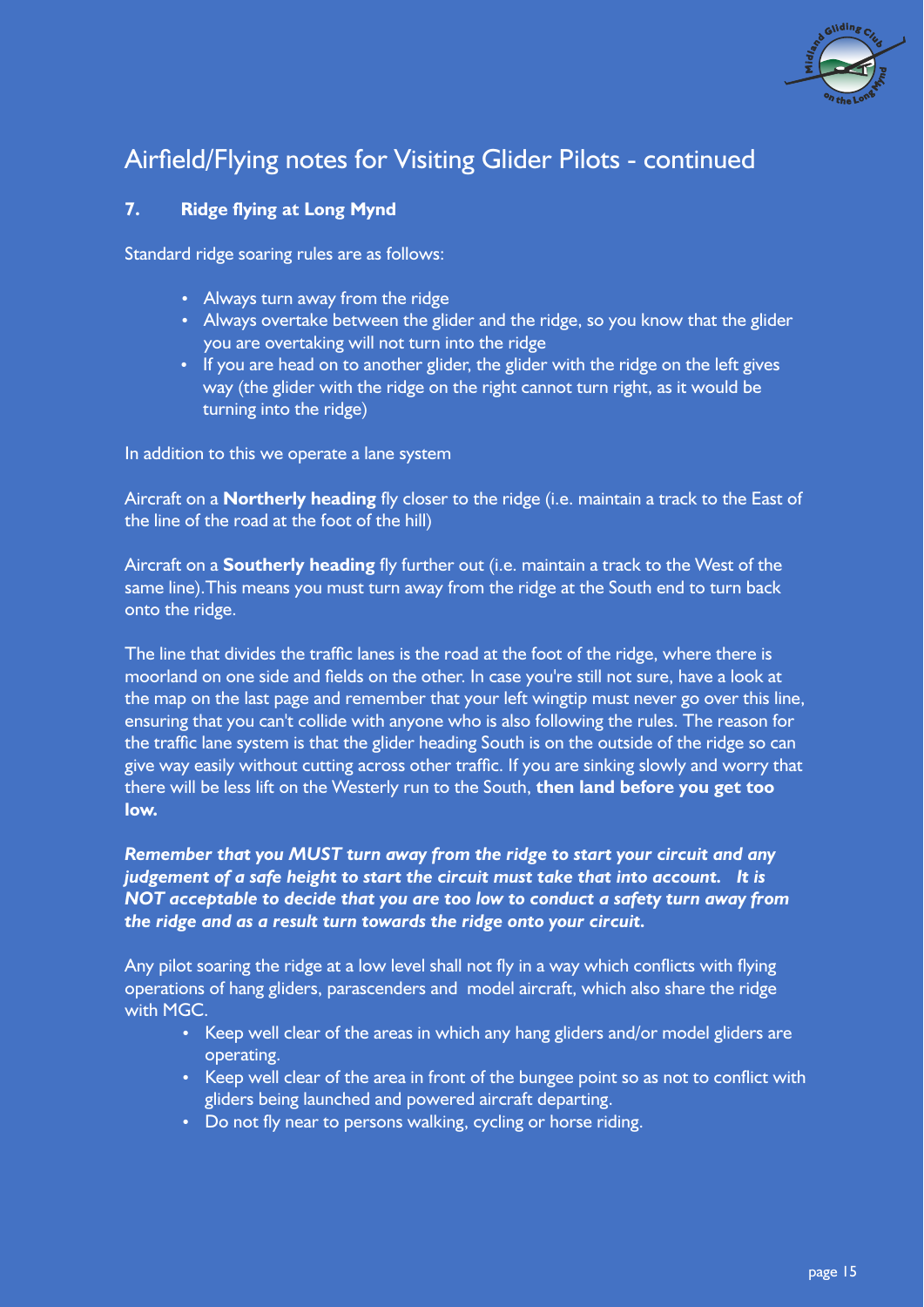

The Civil Aviation Authority permits, under an exemption to 'SERA.3105 Minimum Heights' and SERA.5005(f) 'VFR Flight Minimum Height', a glider to fly below 150 metres (500 feet) above the ground or water or closer than 150 metres (500 feet) to any person, vessel, vehicle or structure if it is hill-soaring. In doing so, pilots must comply with 'SERA.3101 Negligent or Reckless Operation of Aircraft', which states that an aircraft shall not be operated in a negligent or reckless manner so as to endanger life or property of others.

This exemption is effectively a privilege that is dependent upon all pilots taking a responsible attitude to maintaining safety. At the Mynd, there is a risk from flying low over walkers and horse riders in particular and pilots must be mindful of their responsibilities towards other users of the ridge.

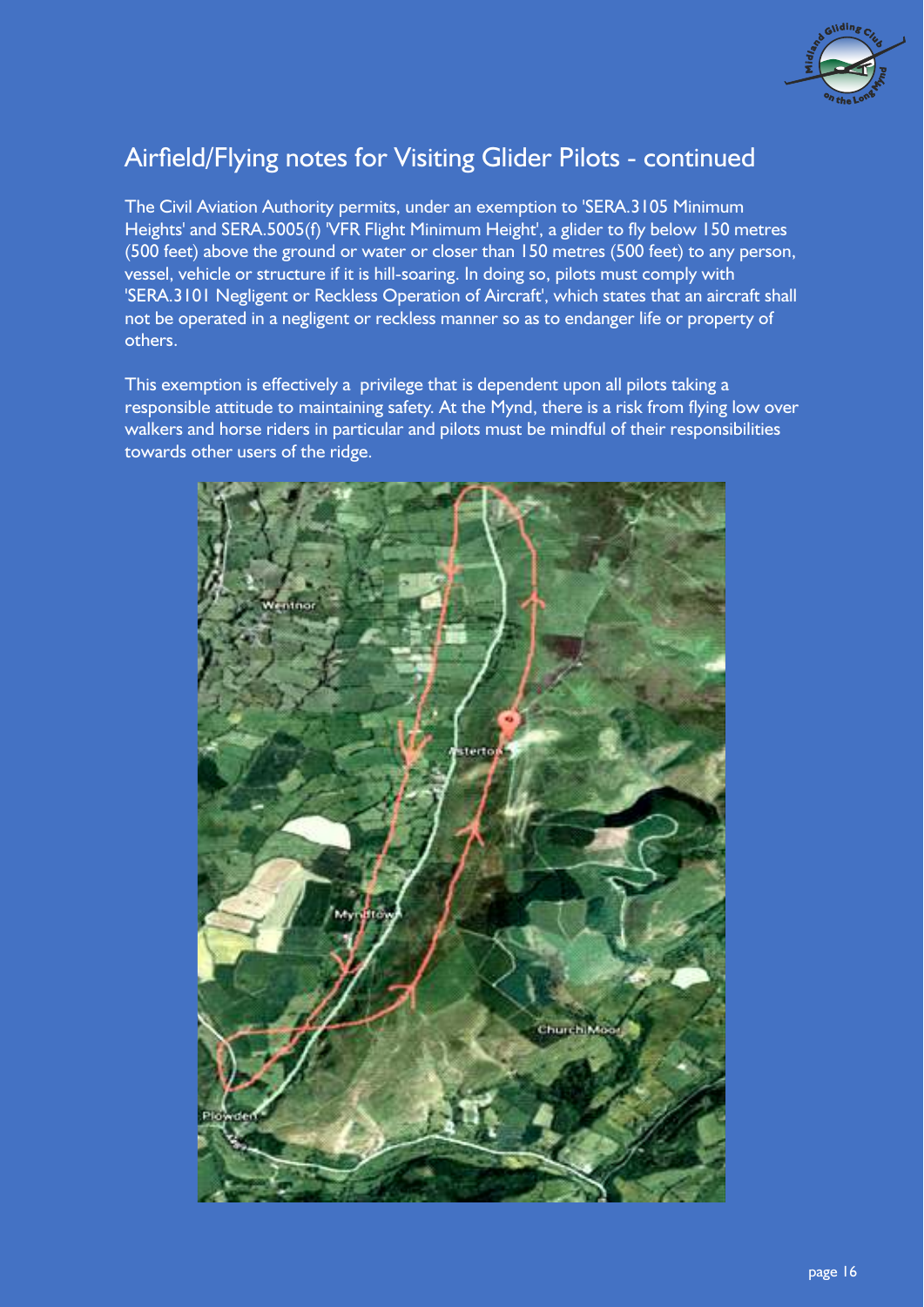

## Getting here

#### **The Long Mynd**

For those of you who may not have been here before. the Midland Gliding Club sits on a range of hills just west of Church Stretton in the middle of Shropshire. The word Mynd in Welsh means "hill" so you can see we are not far from the Welsh border country or "Marches". The Mynd is 1450 feet high, and the roads to the club are steep and sometimes very difficult, if not impossible, to negotiate. If in doubt, we strongly recommend bringing your trailer up via Ratlinghope.

#### . **Location**

Post Code: SY6 6TA Grid Ref: SO403915 X: 340300m Y: 291500m Lat: 52:31:07N (52.5186) Lon: 2:52:51W (-2.8808)

#### **Driving up the Mynd**

There are three roads up the Mynd to the Gliding Club. These are:

- · from the west, via **Ratlinghope**. Longer than the others, but not so steep.
- from the east, via **Church Stretton**, up the Burway. Steep.
- from the west, up **Asterton**. Short, but very steep.

All the roads, once you are on the Mynd, are narrow, and single track in places, with plenty of potholes. If you have a good tow vehicle, all are possible (assuming good driving conditions!). Some are easier than others, though.

#### **Route 1: Ratlinghope**

This is the easiest route for a trailer.

It uses our local main road west of the Long Mynd. The road runs from Shrewsbury to Bishops Castle, lying between the Long Mynd and Stiperstones hills. Being classed a C road its number does not appear on signposts, but is a good normal road in a large area of single-lane roads. Not to be confused with the official A road route (A488) between Shrewsbury and Bishops Castle, which is west of the Stiperstones. From the North At the A5 and A49 junction south of Shrewsbury (roundabout with traffic lights) turn into Shrewsbury. Keep in the left-hand lane, straight-on at retail park entrance roundabout, keep LH lane at the second roundabout (with traffic lights) and take 2ndexit, signposted Nuffield Hospital, and B4380 (the old A5), heading west towards Oswestry. Keep in the left-hand lane, keeping left after 150 yards, following B4380/Nuffield Hospital sign. At the next roundabout turn left, signed for Nuffield Hospital and the village Longden. This is our local main road. Follow this main road (variously signed to villages Longden, Pulverbatch, Ratlinghope and Wentnor). After Pulverbatch it climbs the Long Mynd to reach Ratlinghope. After approx 10 miles at the sign for Bridges Pub on a bend (was Horseshoe Inn at Bridges) turn left off the main road. Signed for Church Stretton.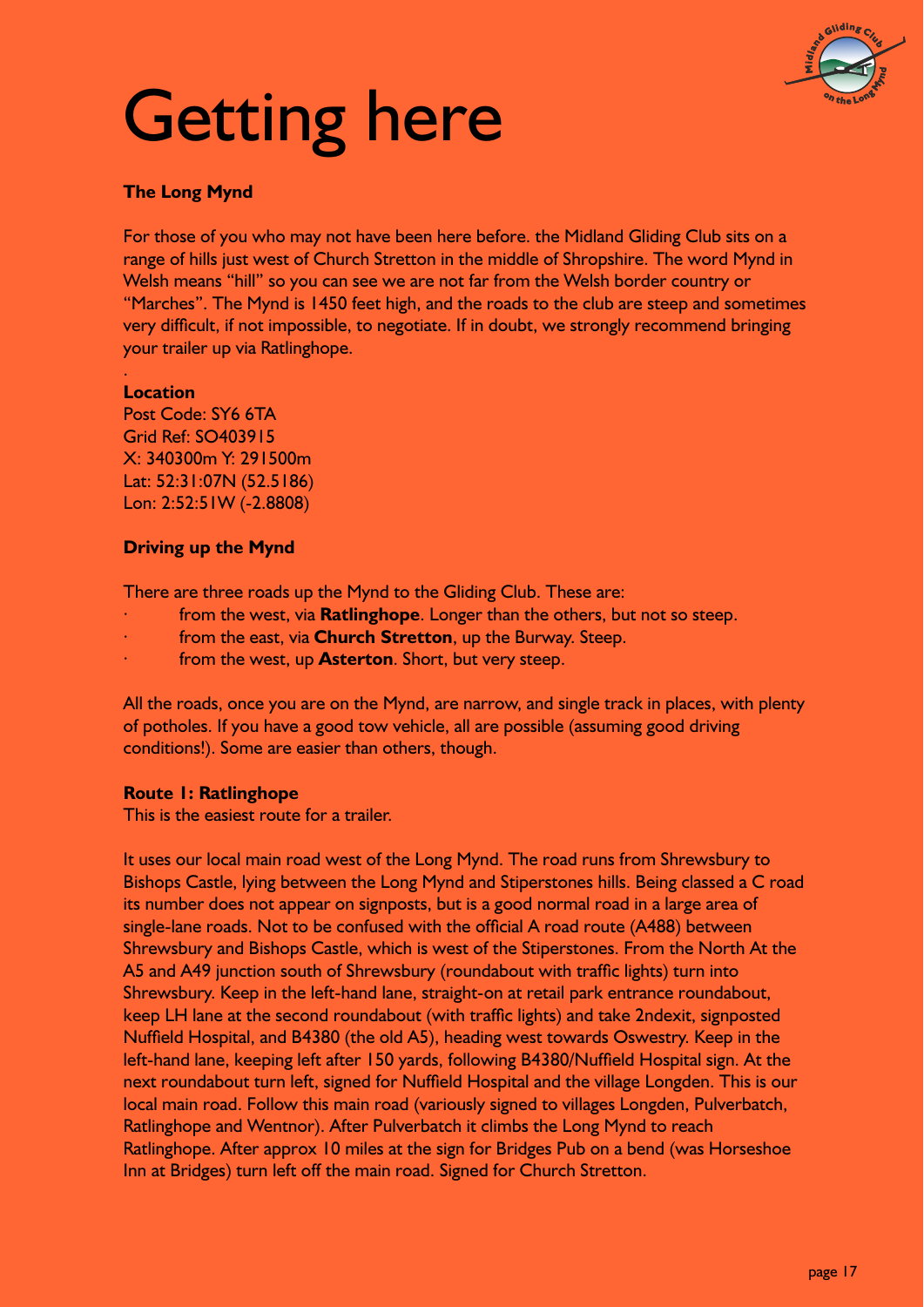

### Getting here - continued

This turn should have a Gliding sign at it. (Don't be tempted by the earlier left turn for Picklescott which is soon after the Ratlinghope village sign.) The single-lane road with passing places starts here. After approx 1 mile (over a bridge, round a sharp left turn and past a couple of houses) turn right at a T-junction following sign for Church Stretton (and another Gliding sign). This takes you up onto the Mynd (over a cattle grid) on the gentlest gradient road. At the T-junction on top of the Mynd turn right. After about two miles on the hill top the gliding club will appear on the left.

Map: https://drive.google.com/open?id=1Vt45s4jL324VdkHrzCMgBJ6O2rd9eykg&usp=sh aring

From the South From A49 one mile north of Craven Arms turn left on A489 to Bishops Castle. Keep on this road past the south end of the Long Mynd until just past (about 500 yards) the Bishops Castle turn. Turn right (off a sharp left-hand bend). Signed for Wentnor, and should have a Gliding sign. This is the start of our local main road. After approx 5 miles (past More, Norbury and Wentnor) turn right at the Bridges pub (was Horseshoe Inn), signed for Church Stretton. There should be a Gliding sign. Then as directions from North (singlelane road with passing places starts here).

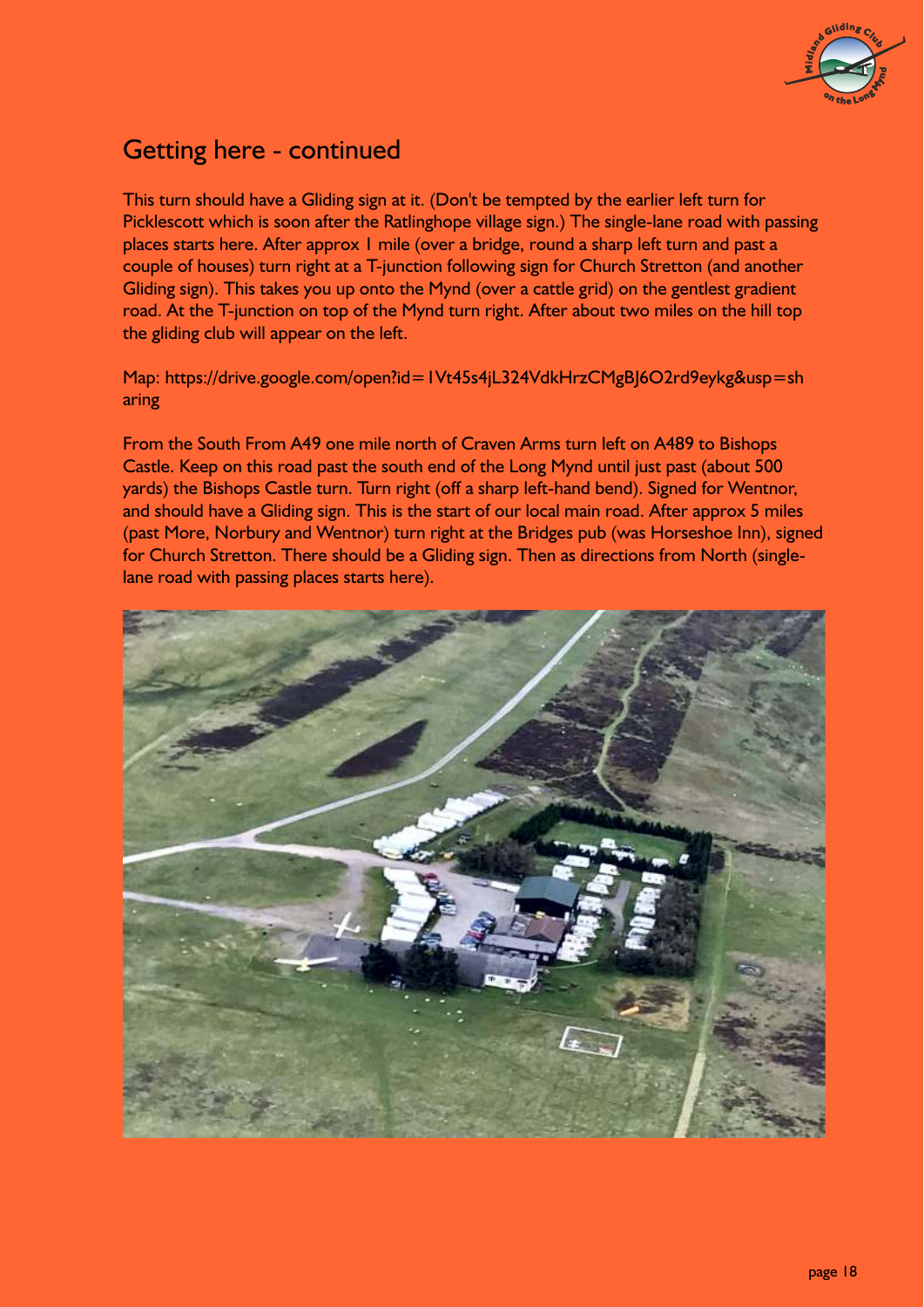## Social Events



#### **Saturday 2nd July - MGC traditional Sat night dinner**

Get the weeks social events off to a great start by joining us for the Mynd traditional Saturday night dinner – be warned - you may have to stand up on the benches and introduce yourself! - book before lunchtime on Sat at the kitchen.

#### **Monday 4th July - Quiz night**

Eddie's dastardly quiz – show us you aren't just a speedy glider pilot!

#### **Wed 6th July – Scrapheap Challenge Mynd Style**

What ? – brains, brawn and technical skills? – who knew you had it in you

#### **Friday 8th July**

Winding the comp down with some Oomph! Party, Buffet and Band

#### **Local options for nights out and scrub days**

- Walks lots of them, Cardingmill valley is the closest and very lovely. Ask Eddie for other local walk ideas.
- Ludlow Fringe festival runs until 10th July -see website for details of events:
- Ironbridge Gorge Museum
- Severn Valley Railway
- Gardens: Hergest croft is my particular favourite, but Woolerton Old Hall gardens in North Shropshire, are stunning and the Dorothy Clive garden is also worth a visit.
- Shrewsbury town is lovely for a day out, and stop by the Dingle in the park designed by the late Percy Thrower.
- Ludlow is similarly worth a visit and the Fish House for lunch is great for fish lovers if you can get in!
- Cinema's Shrewsbury or Telford.